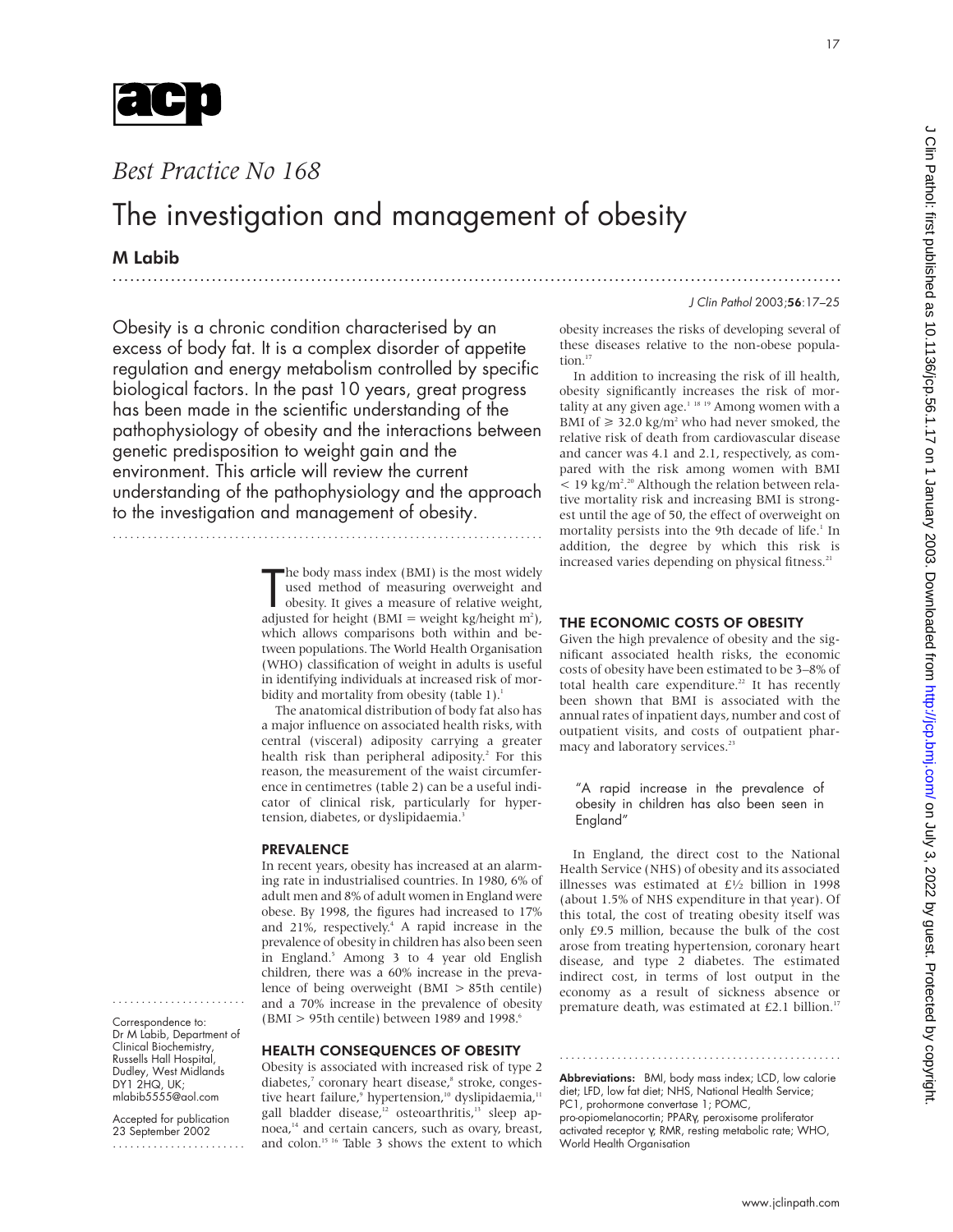Table 1 WHO classification of weight and the risk of co-morbidities according to BMI values (BMI=weight in  $kg/h$ eight<sup>2</sup> in metres)

| <b>WHO</b><br>classification | <b>BMI</b><br>(kg/m <sup>2</sup> ) | Risk of co-morbidities                                 |
|------------------------------|------------------------------------|--------------------------------------------------------|
| Underweight                  | < 18.5                             | Low (but risk of other clinical problems<br>increased) |
| Normal weight                | 18.5-24.9 Average                  |                                                        |
| Overweight                   |                                    | 25.0-29.9 Mildly increased                             |
| Obese                        | $\geq 30.0$                        |                                                        |
| Class I                      | 30.0-34.9 Moderate                 |                                                        |
| Class <sub>II</sub>          | 35.0-39.9 Severe                   |                                                        |
| Class III                    | ≥40.0                              | Very severe                                            |
|                              |                                    |                                                        |

BMI, body mass index; WHO, World Health Organisation.

| <b>Table 2</b> Waist circumference values for the |  |
|---------------------------------------------------|--|
| prediction of risk of metabolic complications     |  |

| Alerting zone                 | Action zone           |
|-------------------------------|-----------------------|
| $94 - 102$ cm<br>$80 - 88$ cm | $>102$ cm<br>$>88$ cm |
|                               |                       |

# THE BENEFITS OF WEIGHT LOSS

There is strong evidence to suggest that the risks of mortality and morbidity associated with obesity can be reduced with weight loss. A 10 kg weight loss was associated with a 20–25% fall in total mortality, 30–40% fall in diabetes related deaths, and 40–50% fall in obesity related cancer deaths.<sup>24</sup> A relatively modest weight loss of 5–10% of pretreatment body weight has been associated with significant improvements in concomitant medical disorders, such as type 2 diabetes, hypertension, and cardiovascular disease, in addition to an increase in life span.25–27 In severely obese patients who lost 20–30 kg following surgical banding gastroplasty, hypertension and diabetes were cured in 89% and 43% of patients, respectively.<sup>28</sup> Weight loss can also prevent the progression to type 2 diabetes. Two recent studies have shown that modest weight loss in overweight subjects with impaired glucose tolerance resulted in a 58% reduction in incident diabetes.<sup>29 30</sup> The ongoing prospective Swedish obese subjects study has recently examined the effect of a large, longstanding and intentional weight reduction on the incidence of several cardiovascular risk factors.<sup>31</sup> After two years, the incidence of diabetes was reduced 32 times and that of hypertension by 2.6 times in the surgically treated group compared with the control group. After eight years, there was still a fivefold reduction in diabetes incidence.<sup>32</sup>

# REGULATION OF ENERGY BALANCE

Energy stores are determined by the balance between energy intake and energy expenditure. Energy intake is determined by the intake of macronutrients. Different macronutrients have different properties in terms of their calorie content, energy density, thermic effect, storage capacity, autoregulation, and ability to suppress hunger (table 4). For example, any consumed alcohol is oxidised for energy and there is no storage capacity for it in the body. In addition, there is no storage capacity for protein and only a limited storage capacity for carbohydrate, in the form of glycogen in the liver and muscle.

There are two mechanisms by which the utilisation of ingested nutrients can affect energy balance: the efficiency of nutrient utilisation and the postingestive fuel selection. The efficiency of nutrient utilisation is inversely related to the nutrient induced thermogenesis, which is the energy cost of absorbing, processing, and storing nutrients. Based on these

| <b>Disease</b>        | Relative risk in<br>women | Relative risk in<br>men |
|-----------------------|---------------------------|-------------------------|
| Type 2 diabetes       | 12.7                      | 5.2                     |
| Hypertension          | $\Delta$ 2                | 26                      |
| Myocardial infarction | 3.2                       | 1.5                     |
| Colon cancer          | 27                        | 3.0                     |
| Angina                | 18                        | 1.8                     |
| Gall bladder diseases | 1.8                       | 1.8                     |
| Ovarian cancer        | 1.7                       |                         |
| Osteoarthritis        | 1.4                       | 19                      |
| Stroke                | 1.3                       | 1.3                     |

thermic effects, fat is utilised with a very high efficiency (97– 98%) compared with either carbohydrates (92–94%) or proteins (70–75%).<sup>33</sup> The postingestive fuel selection depends essentially on the plasma concentrations of glucose, insulin, and free fatty acids. Insulin promotes glucose uptake and oxidation and inhibits lipolysis and lipid oxidation. Thus, after a high carbohydrate meal, glucose oxidation is promoted, whereas fat oxidation is inhibited.<sup>34</sup> In contrast, dietary fats are primarily deposited in adipose tissue and lipid oxidation is not stimulated after a high fat meal.<sup>35</sup> Therefore, postingestive fuel selection favours the oxidation of dietary proteins and carbohydrates, whereas dietary fats are preferentially stored in adipose tissue. Alcohol, by inhibiting lipid oxidation, indirectly favours the storage of dietary fats. Therefore, fat intake seems to be particularly important in inducing weight gain compared with carbohydrates or proteins.

"A relatively modest weight loss of 5–10% of pretreatment body weight has been associated with significant improvements in concomitant medical disorders, such as type 2 diabetes, hypertension, and cardiovascular disease, in addition to an increase in life span"

The three major components of energy expenditure are resting metabolic rate (RMR), meal induced thermogenesis (see above), and energy cost of physical activity. The largest component of these is the RMR, which is the energy expended by the body to maintain basic physiological functions, and is approximately 1 kcal/minute (4.2 kJ/minute). Energy expenditure from physical activity is the most variable component of daily energy expenditure and can vary greatly within and between individuals.<sup>36</sup>

# MOLECULAR PATHWAYS TO OBESITY

New information regarding neural circuits that control food intake and their hormonal regulation has extended our understanding of energy homeostasis. Although most of the insights into the regulation of energy balance have been obtained in rodent models, there is sufficient evidence to suggest that several of these mechanisms are also important in humans. Obesity genes encode the molecular components of the physiological system that regulates body weight. A key element of this system is the hormone leptin, which is produced by adipose tissue and acts on nerve cells in the brain, modulating their function.<sup>37</sup> Key molecules in this neural network are the hypothalamic neurotransmitters neuropeptide Y, agouti related protein, and melanin concentrating hormone, which stimulate food intake (orexogenic); and proopiomelanocortin (POMC), α melanocyte stimulating hormone, and cocaine and amphetamine regulated transcript,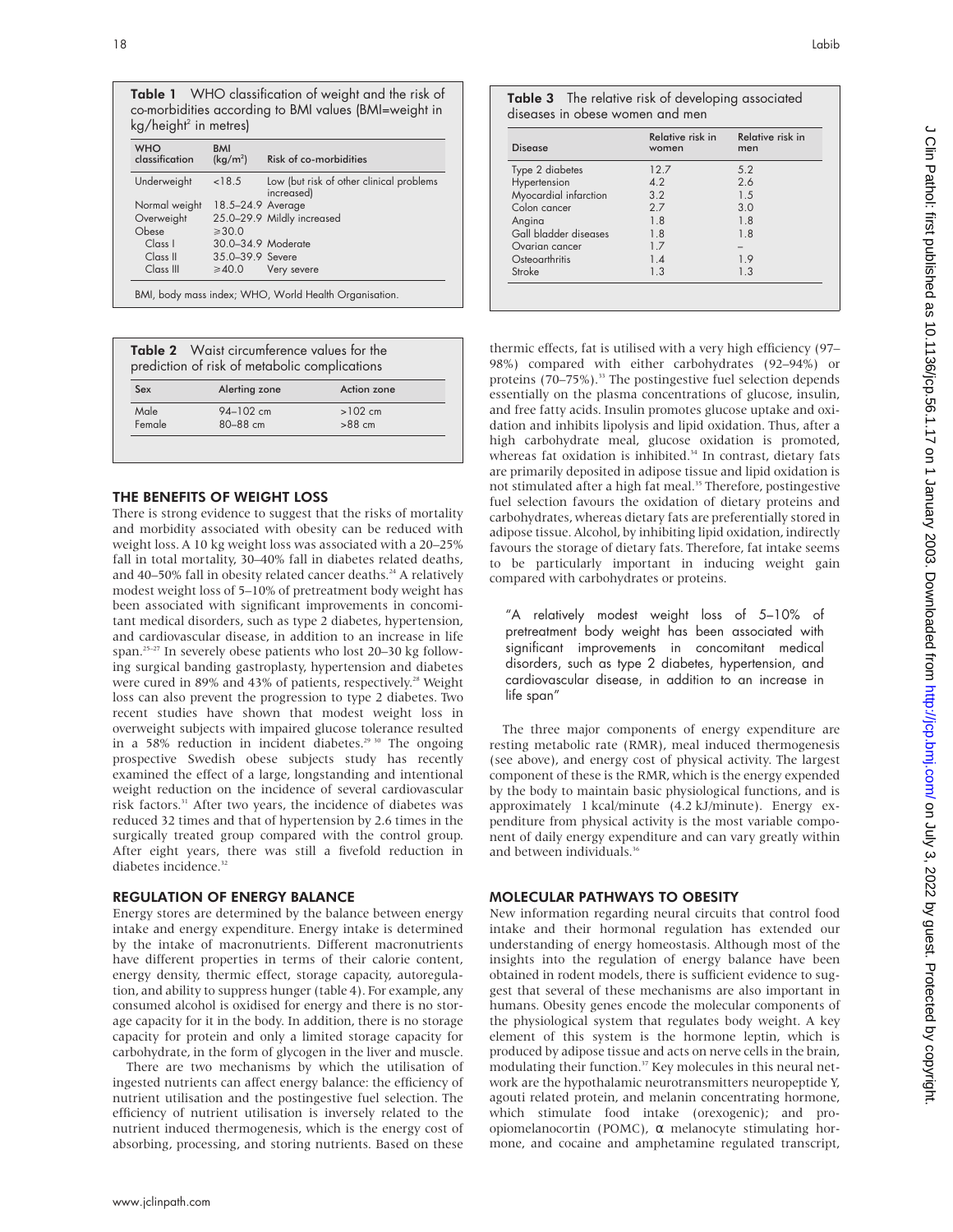| Properties                              | Fat      | Protein    |          | Carbohydrate Alcohol   |
|-----------------------------------------|----------|------------|----------|------------------------|
| $kcal/g$ (kJ/g)                         | 9(38)    | 4 (17)     | 4 (17)   | 7(29)                  |
| Energy density                          | High     | Low        | Low      | High                   |
| Thermic effect (as % of energy content) | $2 - 3%$ | $25 - 30%$ | $6 - 8%$ | $15 - 20%$             |
| Storage capacity                        | High     | None       | Low      | None                   |
| Autoregulation                          | Poor     | Good       | Good     | Poor                   |
| Ability to suppress hunger              | Low      | High       | High     | Negative (stimulating) |

which decrease food intake (anorexigenic).<sup>38</sup> These neural circuits also regulate energy expenditure by their effects on several key molecules, which include uncoupling proteins and peroxisome proliferator activated receptor γ (PPAR-γ) coactivator 1, a key regulator of the genes that control thermogenesis.<sup>39</sup> Genetic evidence indicates that leptin regulates energy balance by modulating the balance among these neuropeptides.40 More recently, ghrelin, a novel endogenous ligand for the growth hormone secretagogue receptor, has been reported to have adipogenic actions and to induce weight gain.41 It is synthesised predominantly in the stomach and has been shown to stimulate food intake in humans.<sup>41</sup> Plasma ghrelin concentrations normally increase after fasting and reduce after feeding.<sup>42</sup> A recent study showed that obese subjects do not exhibit the expected decline in plasma ghrelin after a meal compared with lean controls, suggesting that ghrelin may be involved in the pathophysiology of obesity.<sup>43</sup>

# THE PATHOGENESIS OF OBESITY

# Genetic factors

It has been estimated that between 25% and 70% of the variations in body weight can be attributable to genetic factors.44–46 Family studies have consistently demonstrated that BMI is highly correlated among first degree relatives $47.48$ and adoption studies have provided evidence of the contribution of genetics to BMI.<sup>46 49</sup> Linkage studies have shown an association between several chromosomes and the obese phenotype.50 51 Although these studies suggest that the genetic background must affect one or more component of energy balance, the mechanism by which genes may contribute to differences in body weight is less clear. Studies have reported that a low RMR,<sup>52</sup> a low thermic effect of food,<sup>53</sup> or an inability to oxidise fat with a high reliance on carbohydrate as a fuel may predispose to obesity.<sup>54</sup>

In humans, autosomal recessive mutations in the genes for leptin,<sup>55-57</sup> the leptin receptor,<sup>58</sup> prohormone convertase 1 (PC1),<sup>59</sup> and POMC,<sup>60</sup> have been shown to lead to early onset obesity. All of the mutations apparently lead to additional phenotypical manifestations including adrenal insufficiency (POMC), red hair (POMC), and reduced or impaired fertility (PC1, leptin, and leptin receptor). The first autosomal dominant form of human obesity resulting from a missense mutation in the gene encoding PPARγ2 was identified in four of 121 obese unrelated Germans.<sup>61</sup> Prader-Willi syndrome is a complex multisystem disorder, which is associated with childhood onset obesity and is characterised by upper body obesity, short stature, mental retardation, and hypogonadism. It is caused by the absence of expression of the paternally active genomic material in the Prader-Willi chromosomal region 15q11-13.<sup>62</sup>

# Environmental factors

Two major changes in the environment seem to have directly contributed to the increasing prevalence of obesity. The first is the decline in energy expenditure caused by technological advances and sedentary behaviour and the second is the increased consumption of low cost, high fat, energy dense food.

There is no doubt that the amount of energy expenditure required for daily living has declined over the past few decades as a result of the increased use of computers, remote control devices, microwave ovens, and cars. Sedentary behaviour is another factor that has contributed to the recent increase in obesity. For example, it has been shown that the prevalence of obesity increases proportionally with the daily time spent watching television<sup>63</sup> and that television viewing is inversely associated with the time spent outdoors.<sup>64</sup>

There is some evidence that the consumption of high fat diets is associated with an increased risk of obesity.<sup>65</sup> However, dietary studies have failed to show a consistent relation between nutritional factors and relative weights, and available data suggest that there has been either a slight increase or a modest decrease in total energy intake over the past two to three decades.<sup>66</sup> Interestingly, a study combining data on energy intake and physical activity in relation to the secular increase in adult obesity showed no relation between total energy intake or fat consumption and the prevalence of obesity, but a close relation between proxy measures of physical activity (television viewing and car ownership) and obesity.<sup>67</sup>

Overall, the above data suggest that the increased prevalence in obesity over the past two or three decades may have resulted from a decline in energy expenditure that was not matched by an equivalent reduction in energy intake.

# THE CLINICAL ASSESSMENT OF THE OBESE PATIENT

The clinical assessment of the obese patient should not be different from the assessment applied to other patients with chronic conditions. Patients referred to a specialist obesity clinic must have a detailed history taken, a clinical examination performed, and appropriate investigations done. The clinic must be suitably equipped for obese patients with larger chairs and couches, large blood pressure cuffs, and appropriate weighing scales, at least up to 200 kg (approximately 31.5 stones).

#### Obesity focused history

It is important to establish from the outset the patient's perspective of his/her problem because although obesity may have been clearly stated as the reason for the referral, often the patient may state a different reason, indicating unreadiness to enter obesity treatment. A thorough chronological history of weight gain is essential and may provide clues to possible aetiological or precipitating factors, such as cessation of smoking, stress, bereavement, or low mobility. A history of previous attempts at weight loss and their nature, duration, and degree of success should be documented. Many obese patients give a history of having lost weight in the past, often on "fad" diets, but that they had put the weight back on when they returned to their "normal" diet. Total weight lost with each attempt and time to regain weight should be noted. Occasionally, patients claim that they were unable to lose weight even on a starvation diet.

"The increased prevalence in obesity over the past two or three decades may have resulted from a decline in energy expenditure that was not matched by an equivalent reduction in energy intake"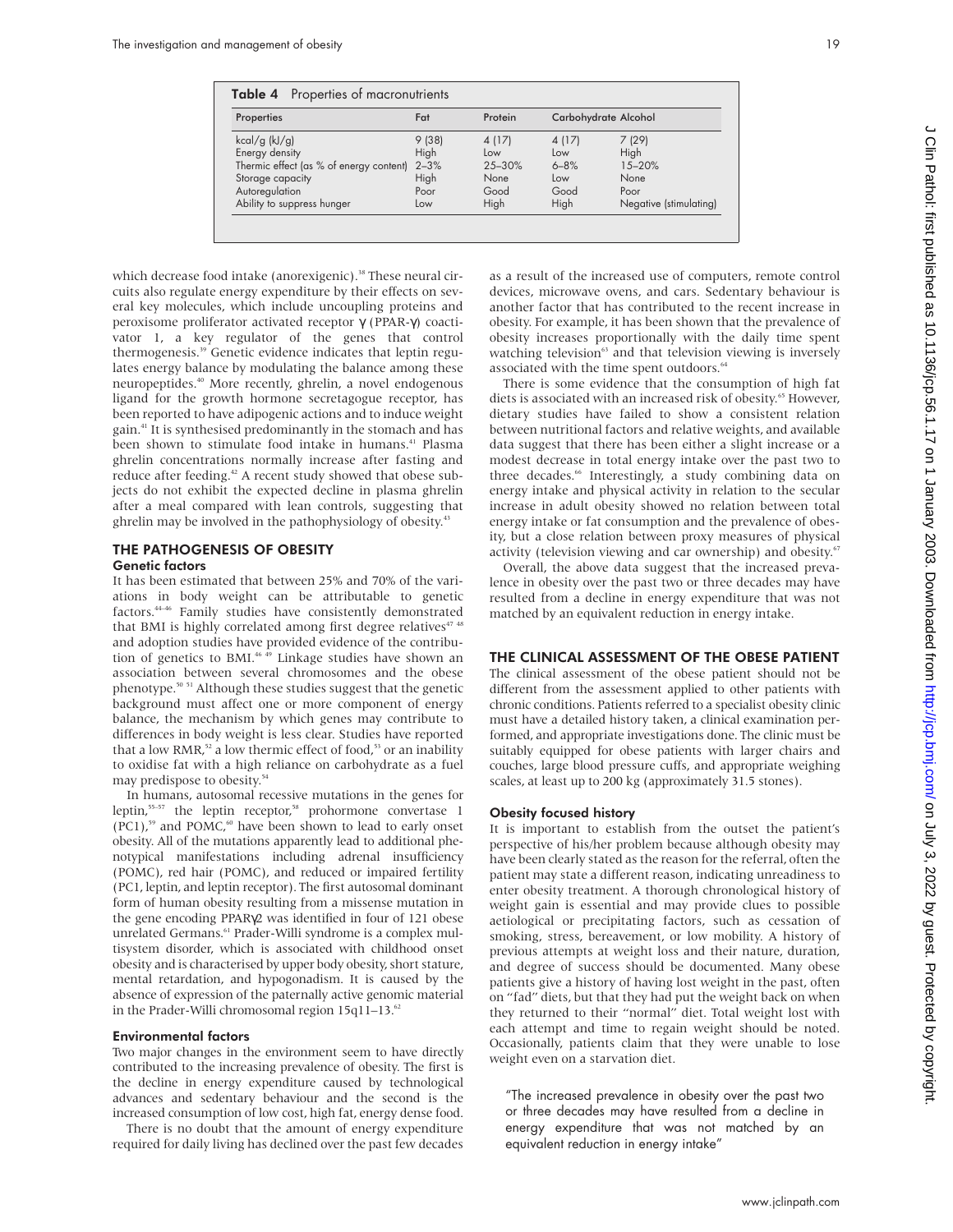| $\ddot{\phantom{a}}$                                |
|-----------------------------------------------------|
|                                                     |
|                                                     |
|                                                     |
|                                                     |
|                                                     |
|                                                     |
| $\frac{1}{2}$                                       |
|                                                     |
|                                                     |
| <b>.</b><br>.<br>.<br>.<br>$\ddot{\phantom{0}}$     |
|                                                     |
|                                                     |
|                                                     |
| こうりょう イファン ひば                                       |
|                                                     |
|                                                     |
|                                                     |
|                                                     |
|                                                     |
|                                                     |
|                                                     |
|                                                     |
| ᠈                                                   |
| <b>CONTRACTORS: THE SECTION PROCESS CONTRACTORS</b> |
|                                                     |
|                                                     |
|                                                     |
| ة<br>أ                                              |
|                                                     |
|                                                     |
|                                                     |
|                                                     |
|                                                     |
|                                                     |
| ֧֚֞֝<br>֧֧֚֚֚֚֚֚֚֚֚֚֚֚֚֝                            |
|                                                     |
|                                                     |
|                                                     |
|                                                     |
|                                                     |
|                                                     |
| ivition on this in                                  |
|                                                     |
|                                                     |
|                                                     |
|                                                     |
|                                                     |
| ׇ֘֝֝֬                                               |
|                                                     |
|                                                     |
|                                                     |
|                                                     |
|                                                     |
| I                                                   |

| System                  | Symptom, sign, or disease                                                                                     |  |
|-------------------------|---------------------------------------------------------------------------------------------------------------|--|
| Cardiovascular          | Hypertension, coronary heart disease, congestive heart failure,<br>ankle oedema, varicose veins               |  |
| Respiratory             | Shortness of breath, sleep apnoea, pickwickian syndrome                                                       |  |
| Gastrointestinal        | Indigestion, reflux oesophagitis, gallstones, fatty liver                                                     |  |
| Musculoskeletal         | Arthritis, back pain                                                                                          |  |
| Skin                    | Venous stasis of legs, intertrigo, acanthosis nigricans                                                       |  |
| Endocrine and metabolic | Glucose intolerance, type 2 diabetes, dyslipidaemia, polycystic<br>ovary syndrome, amenorrhoea, lipodystrophy |  |

A detailed family history is important and often suggests a genetic predisposition. A familial predisposition should be considered if at least one first degree relative is also obese. The risk for developing obesity related complications, such as type 2 diabetes, should also be ascertained. The weight of the partner and children may give an indication about shared dietary habits and lifestyle. The level of activity and exercise should be recorded because most obese patients blame their inactivity on their excess weight and claim that if they lose weight they will be able to be more active.

Drug history should be taken to identify possible drugs that may be contributing to weight gain, such as steroid hormones, antidepressants (tricyclics), antipsychotics (phenothiazines and butyrophenones), anticonvulsants (valproate and carbamazepine), lithium, and antidiabetics (insulin, sulfonylurea, and thiazolidinediones).<sup>68</sup>

The psychological aspects of eating behaviour should be explored, such as loneliness, boredom, or stress. Often obese patients express feelings of low self esteem and depression. Eating disorders should be particularly sought in young women. Binge eating is characterised by recurrent loss of control over eating, eating large amounts of food rapidly, and then feeling guilty or disgusted after a binge. Bulimia nervosa is characterised by binge eating together with purging and excessive concern about shape or weight.

Finally, a thorough review of systems must be taken to assess any co-morbidities that are directly or indirectly related to obesity, to identify any evidence of endocrine disease as an occult aetiology of obesity (for example, Cushing's disease or hypothyroidism), and also to identify any systemic disease that might affect the treatment programme (such as arthritis or heart disease).

#### Dietary assessment

A detailed dietary history of the patient's current diet is paramount. This should be done by a dietitian with a special interest, and experience, in obesity and should include an assessment of the total daily calorie intake and the percentage of calories derived from fat. Although obese patients tend to underestimate their food intake, this assessment provides a good indication of the patient's current dietary habits. Different methods have been suggested for the assessment of dietary intake, including the diet history and the seven day unweighed diet diary.<sup>69</sup>

# Clinical examination

A physical examination with attention to details specific to obesity and complications of obesity is essential (table 5). Evidence of Cushing's disease or hypothyroidism should be sought. Visual inspection of the skin (intertrigo, acanthosis nigricans, bruising, or thinning) and fat distribution (lipodystrophy) is important. Weight, height, and waist circumference should be accurately measured. Blood pressure should be measured with an appropriately sized cuff. Examination of the heart may reveal left ventricular hypertrophy. Evidence of varicose veins, peripheral oedema, or venous stasis should be



sought. The presence of acanthosis nigricans (hyperpigmented velvety plaques of body folds) in obese adolescents is frequently associated with hyperinsulinaemia and insulin resistance. Severe lipodystrophy (loss of fat in the legs, arms, face with central obesity and dorsal fat pads) is also a manifestation of insulin resistance and is associated with hypertriglyceridaemia and hepatic steatosis. In young patients, features of monogenic forms of obesity (such as adrenal insufficiency or disturbances of the hypothalamic– pituitary–gonadal axis) should be sought.

### **Investigations**

The role of laboratory and other investigations is to exclude possible underlying causes of obesity and its complications (table 6). A biochemical profile (renal, bone, and liver) and a full blood count are useful as a baseline. Fasting plasma glucose and lipid profile should be done to exclude diabetes and dyslipidaemia and serum free thyroxine and thyroid stimulating hormone to exclude hypothyroidism. An electrocardiogram should be done in view of the high prevalence of hypertension and cardiovascular disease in obesity. Further investigations will depend on the degree of clinical suspicion of underlying (for example, Cushing's disease) or coexisting pathology (for example, polycystic ovary syndrome). The measurement of plasma leptin is not routinely indicated but may be useful in suspected cases of leptin deficiency (morbid obesity, increased appetite and hyperphagia, and hypogonadotropic hypogonadism) or in severe lipodystrophy. Young patients with features of monogenic forms of obesity should be referred to a specialist centre for further investigations.

#### Assessment of risk status

The patient's risk status should be assessed by determining the degree of obesity (BMI), the presence of abdominal obesity (waist circumference), and the presence of co-morbidities. The presence of established coronary heart disease, peripheral arterial disease, type 2 diabetes, and sleep apnoea indicates a high absolute risk that necessitates the need for intense management. The presence of three or more of the following risk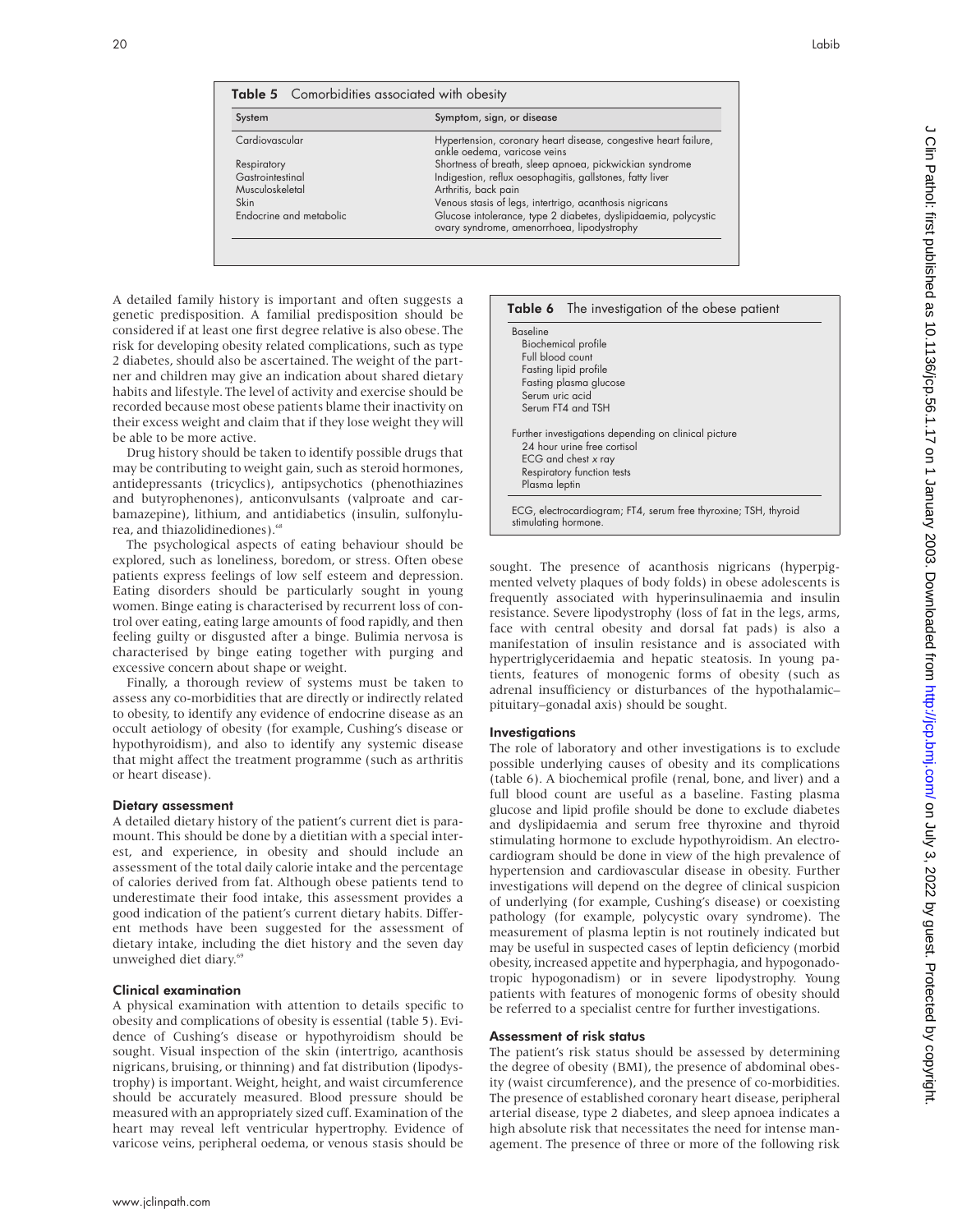factors also indicates a high absolute risk: hypertension (systolic blood pressure  $\geq 140$  mm Hg or diastolic  $\geq 90$  mm Hg), smoking, low density lipoprotein–cholesterol > 4.1 mmol/litre, high density lipoprotein–cholesterol  $\leq 0.9$  mmol/litre, impaired fasting plasma glucose (6.1– 6.9 mmol/litre), or a family history of premature coronary heart disease. $70$ 

#### Assessment of patient motivation, readiness for change, and expectation

Patient motivation is a key component for success in a weight loss programme. Therefore, it is important to establish that the patient is ready to make changes before initiating treatment. Factors that must be evaluated are: reasons for wanting to lose weight, the extent of family support, the patient's understanding of the problem, attitude towards physical activity, time availability for outpatient visits, any barriers or financial considerations.

"Patient motivation is a key component for success in a weight loss programme"

When counselling patients who are ready to embark on a weight reducing programme, it is essential to accommodate their individual needs and to consider their ethnic backgrounds, age, and circumstances. It is also important to explain to obese patients that obesity is a chronic condition (similar to hypertension and diabetes), which although not curable, requires life long treatment and that, if treatment is stopped, weight will be regained.

Most obese patients have unrealistic expectations of weight loss. Therefore, it is important to discuss with patients what is a realistic target for them. An initial target of 5–15% weight loss can be achieved by most patients and is a reasonable starting point. It is also important at this stage to explain to patients that more weight loss could be achieved and that once they reach their first target, a lower target can be set.

# THE MANAGEMENT OF THE OBESE PATIENT

The principle aims of weight management are: first, to induce a negative energy balance to reduce body weight and, second, to maintain a lower body weight over the longer term. The new criterion for success, which has been proposed by the WHO,<sup>1</sup> is a 5–15% reduction in initial weight. Therefore, the initial goal of weight loss treatment should be to reduce body weight by approximately 10% over six months. If this target is achieved, consideration can be given to further weight loss. However, it is difficult for most patients to continue to lose weight after a period of six months and the challenge for the patient should be to maintain the lower body weight. This can only be achieved if the patient continues to adhere to a programme consisting of diet, physical activity, and behavioural treatment, indefinitely.

Several approaches have been described for the management of obesity, namely: diet, physical activity, behavioural treatment, drugs, and surgery. In practice, a combination of these is used depending on the patient weight, co-morbidities, and expected targets.

#### Dietary approaches

The aims of the dietary approaches are twofold: first, to achieve a deficit in energy balance of 500–600 kcal/day (2100– 2520 kJ/day), which would result in a weight loss of 0.5–1.0 kg/week, and second, to ensure that obese people are following a healthy balanced diet that is low in saturated fat and high in complex carbohydrate. It is important that the advice is designed on an individual basis, taking into consideration the patient's energy requirements. The dietary history should provide the basis for discussion of what changes can be made with each individual patient. Any changes must be acceptable to the patient so that they are likely to be maintained in the long term.

The conventional approach has been to tell patients to "go on a diet" or to give them "a diet sheet". This is no longer appropriate in that it suggests that changes are needed on a temporary basis only. It is now clear that long term changes in food choice, eating behaviour, and lifestyle are needed. There are two main dietary options, namely: low calorie diets (LCDs) and low fat diets (LFDs).

#### Low calorie diets

LCDs put more emphasis on restricting the total energy intake and less on the macronutrient composition—for the patient it means eating less. Several studies have found that weight loss on calorie restricted diets was related to energy intake and not nutrient composition.71–73 Based on 34 randomised controlled trials assessing the impact of LCDs in obese patients, it was concluded that LCDs produced weight loss regardless of the duration of treatment, and body weight was reduced by an average of 8% over three to 12 months compared with controls.70 However, there was a large variation in mean weight loss between the studies. In addition, it is difficult to separate the impact of the dietary treatment because most trials included some elements of behavioural modification. Nevertheless, LCDs are suitable for most patients irrespective of their financial and time constraints or cultural backgrounds. Very low calorie diets, providing about 400–500 kcal/ day (1680–2100 kJ/day), produce greater initial weight loss than LCDs, but the long term  $(> 1$  year) weight loss is not different from that of LCDs.

# Low fat diets

There is no doubt that a high fat diet, because of its high energy density, promotes weight gain and obesity, particularly in sedentary people who have a genetic predisposition to obesity. Therefore, restricting fat intake should be seen as a means of reducing the diet's energy density and total energy intake. Unfortunately, the ability of low fat diets to induce weight loss is less pronounced than LCDs. A systematic review of 28 low fat randomised controlled trials showed that a weight loss of 1.6 g/day was achieved for each percentage point reduction in energy from fat.<sup>65</sup>

In unselected obese patients, LFDs generally produce a rate of weight loss of 100–200 g/week compared with 300–700 g/ week for LCDs. Four randomised controlled trials have compared LCDs with ad libitum LFDs. Taken together, these trials show that the impact of LFDs on weight loss is increased if some restrictions are put on total energy intake.<sup>74-7</sup>

Based on the above, it would appear that a decrease in energy intake is the most important component of weight loss and that reducing fat as part of a lower calorie diet is a practical way to reduce energy intake.

#### Physical activity

In general, cross sectional studies have shown that physical activity is inversely related to body weight<sup>78 79</sup> and rate of weight gain with age.<sup>80</sup> An increase in physical activity can create an energy deficit and is an important component of weight loss treatments. In addition, there is strong evidence that increased physical activity in overweight and obese adults increases cardiorespiratory fitness and reduces the risk of cardiovascular disease, independent of weight loss.<sup>81</sup> However, it is difficult to achieve a significant weight loss through physical activity alone. For example, a 75 kg person requires 100 kcal (420 kJ) to walk a mile. If each kilogram of body fat contains about 7000 kcal, one would have to walk about 70 miles to expend the energy contained in 1 kg of fat. For patients who may be 30–40 kg overweight, it is an extraordinary challenge to lose that much fat by exercise. In addition,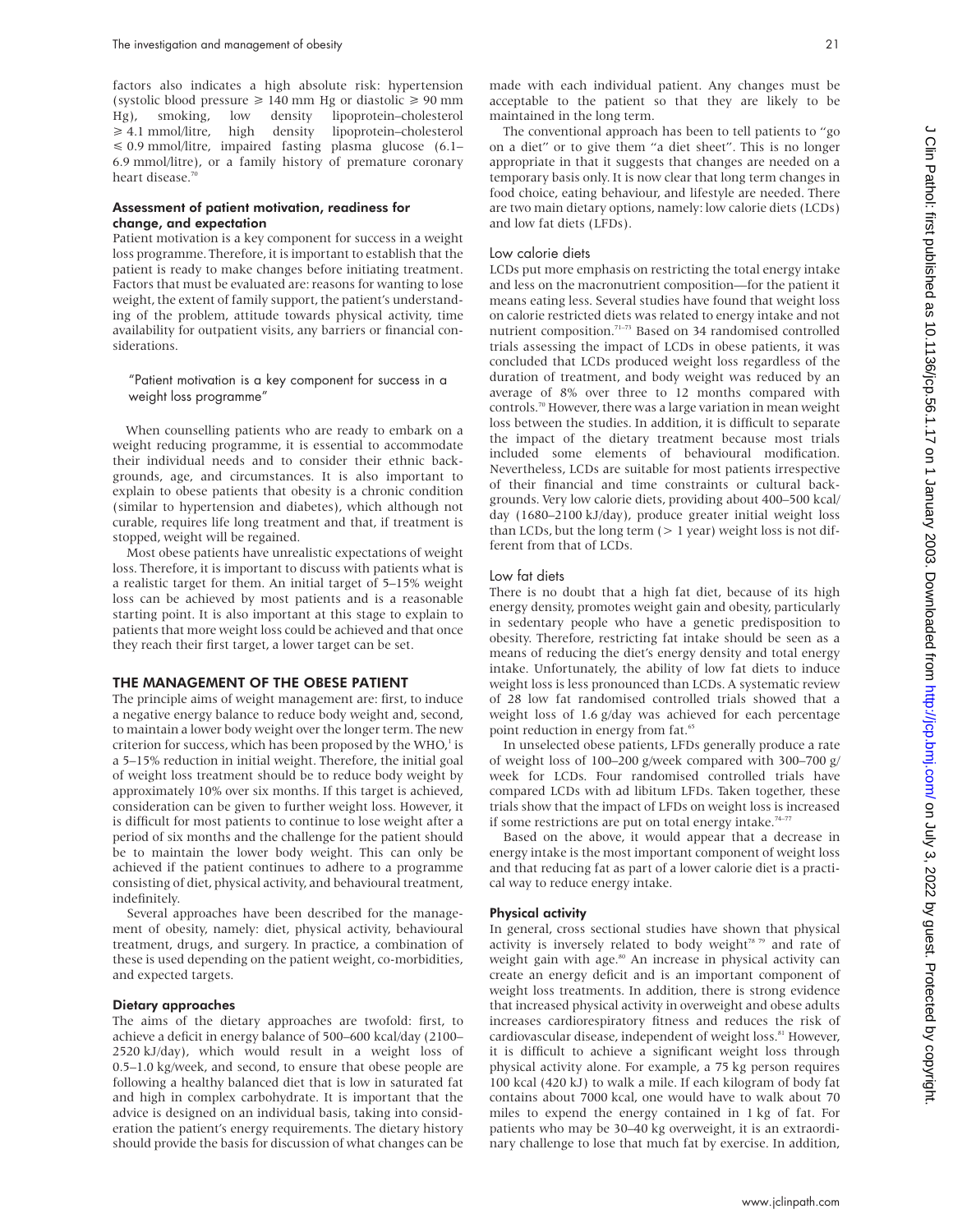many overweight individuals are unfit and therefore the effort required is even greater. Despite this, increased physical activity is a useful adjunct to dietary treatment in promoting weight reduction and in maintaining weight loss. $82$ 

For most obese patients, physical activity should be initiated slowly (for example, walking or swimming at a slow pace). The patient can start walking for 10 minutes, three days a week. With time, and depending on progress and capacity, the intensity of exercise could be increased to 30 to 45 minutes at least five days a week. With this regimen, an additional 100– 200 kcal/day (840 kJ/day) of energy can be expended.

### Behavioural treatment

The assumptions of behavioural treatment are that patterns of eating and physical activity are learned behaviours and can be modified. Therefore, the goal of behavioural treatment for weight control is to help obese patients identify their eating and activity patterns and thinking habits that contribute to their excess weight. Unless the patient acquires a new set of eating and physical activity habits, long term weight reduction is unlikely to succeed.

# "Increased physical activity is a useful adjunct to dietary treatment in promoting weight reduction and in maintaining weight loss"

The cornerstone of behavioural treatment is self monitoring and studies have shown that self monitoring of intake correlates with successful long term weight control.<sup>83</sup> Initially, patients are asked to keep daily records of their food intake, including the type and amount of food, information about times and places of eating, and feelings associated with eating. These records can then be analysed to provide targets for intervention. For example, patients who tend to snack on high calorie foods (such as crisps, biscuits, chocolates) can be advised to substitute these for foods which are as filling but lower in calories (such as fruits, yoghurt, breakfast cereals). At breakfast, patients can be encouraged to have a cereal or porridge, which is both filling and nutritious, rather than having a couple of slices of toast with butter and marmalade. Patients who tend to snack in the evening, often while watching television, generally do so because of boredom and not hunger. They can be advised to control their snacking by drinking low calorie drinks. The behavioural approach to physical activity is that any activity is better than none. The principal goal is to increase energy expenditure, without concern for the intensity of activity. Patients should be advised to use the stairs whenever they can, to stand while on the telephone, park further away from entrances, etc.

Short term trials show that patients treated by a comprehensive group behavioural approach lose approximately 9% of their initial body weight in 20 weeks of treatment.<sup>84</sup> However, long term results show that these patients typically regain about 30–35% of their weight loss in the year after treatment. However, several studies have shown that greater weight loss could be maintained if patients continue to attend regular (weekly or fortnightly) follow up sessions.<sup>85 86</sup> Therefore, it would appear that maintenance sessions provide patients with the support and motivation needed to continue to practise their weight control skills.

#### Drugs

Drugs should be used only as part of a comprehensive programme that includes dietary modification, physical activity, and behavioural treatment.<sup>87</sup> They should be considered for patients with a BMI  $\geq 30 \text{ kg/m}^2$ , who are at increased risk of developing obesity related complications, and for those with a BMI  $\geq$  27 kg/m<sup>2</sup> who have co-morbidities, such as diabetes, hypertension, sleep apnoea, and dyslipidaemia, where dietary and lifestyle modifications have been unsuccessful in achieving a 10% weight reduction after at least three months of supervised care. Drugs should not be used for "cosmetic" reasons.

Continuous assessment of drug treatment for efficacy is necessary because the response is variable. If a patient does not lose 2.0 kg (4.4 lb) in the first four weeks after initiating treatment, the likelihood of a long term response is very low and the doctor should reassess the patient to determine adherence to the diet. If the patient continues to be unresponsive, the medication should be discontinued. If weight is lost in the initial six months of treatment or is maintained after the initial phase of weight loss, this should be considered a success, and the drug may be continued as long as adverse effects are mild.

The only two drugs that are currently approved by NICE (National Institute of Clinical Excellence) are orlistat (a pancreatic lipase inhibitor) and sibutramine (a serotoninnoradrenaline reuptake inhibitor). At present, using more than one drug in a combination is not recommended.

#### Orlistat

Orlistat (Xenical) is a potent inhibitor of pancreatic/intestinal lipase and therefore increases faecal fat loss. The effect is dose related but reaches a plateau with doses above 400–600 mg/ day. Less than 1% of an oral dose is absorbed and pharmacodynamic studies suggest that orlistat does not affect the pharmacokinetic properties of digoxin, phenytoin, warfarin, oral contraceptives, alcohol, frusemide, captopril, nifedipine, or atenolol. However, the absorption of fat soluble vitamins A and E and β carotene may be slightly reduced, so that some patients may require vitamin supplements.

Double blind, randomised, placebo controlled trials showed a weight loss of 8.5–10.2% at one year with orlistat compared with 5.5–6.6% with placebo.<sup>88-90</sup> Using a criterion of  $> 10\%$ weight loss, these trials showed that 38.8–43% of patients treated with orlistat reached that target compared with 17.7– 25% of placebo treated patients. However, studies lasting two years showed that a quarter to a third of the weight lost during the first year was regained during the second year of treatment, although overall weight loss was still significantly greater than that seen with placebo.<sup>89 90</sup> Improvements in serum lipid and plasma glucose concentrations were also significantly greater in patients taking orlistat compared with those taking placebo.<sup>89</sup> In patients with type 2 diabetes, orlistat led to improvement in glycated haemoglobin and a decreased requirement for sulfonylurea drugs.<sup>91</sup>

Treatment with orlistat should only be started if diet alone has previously produced a total weight loss of at least 2.5 kg over a period of four consecutive weeks. Treatment should be discontinued after 12 weeks if patients have been unable to lose at least 5% of their initial body weight. Treatment should not usually be continued beyond 12 months, and never beyond 24 months.

Orlistat is generally well tolerated and side effects are mainly related to gastrointestinal symptoms. These are usually mild and occur within the first few weeks of treatment and they include abdominal pain, borborygmi, flatus, and oily spotting.

#### **Sibutramine**

Sibutramine is a noradrenergic and a serotonin reuptake inhibitor, which is thought to act principally by enhancing satiety. Another proposed mechanism of action is stimulation of fasting and postprandial thermogenesis, but the effect appears to be relatively small, approximately 3–5% of RMR six hours after ingestion.<sup>92</sup>

Randomised controlled trials found that sibutramine produced a dose related weight loss when given in the range 5–30 mg/day, with an optimal dose of 10–15 mg/day.<sup>93-95</sup> Over a six month period, subjects who received sibutramine lost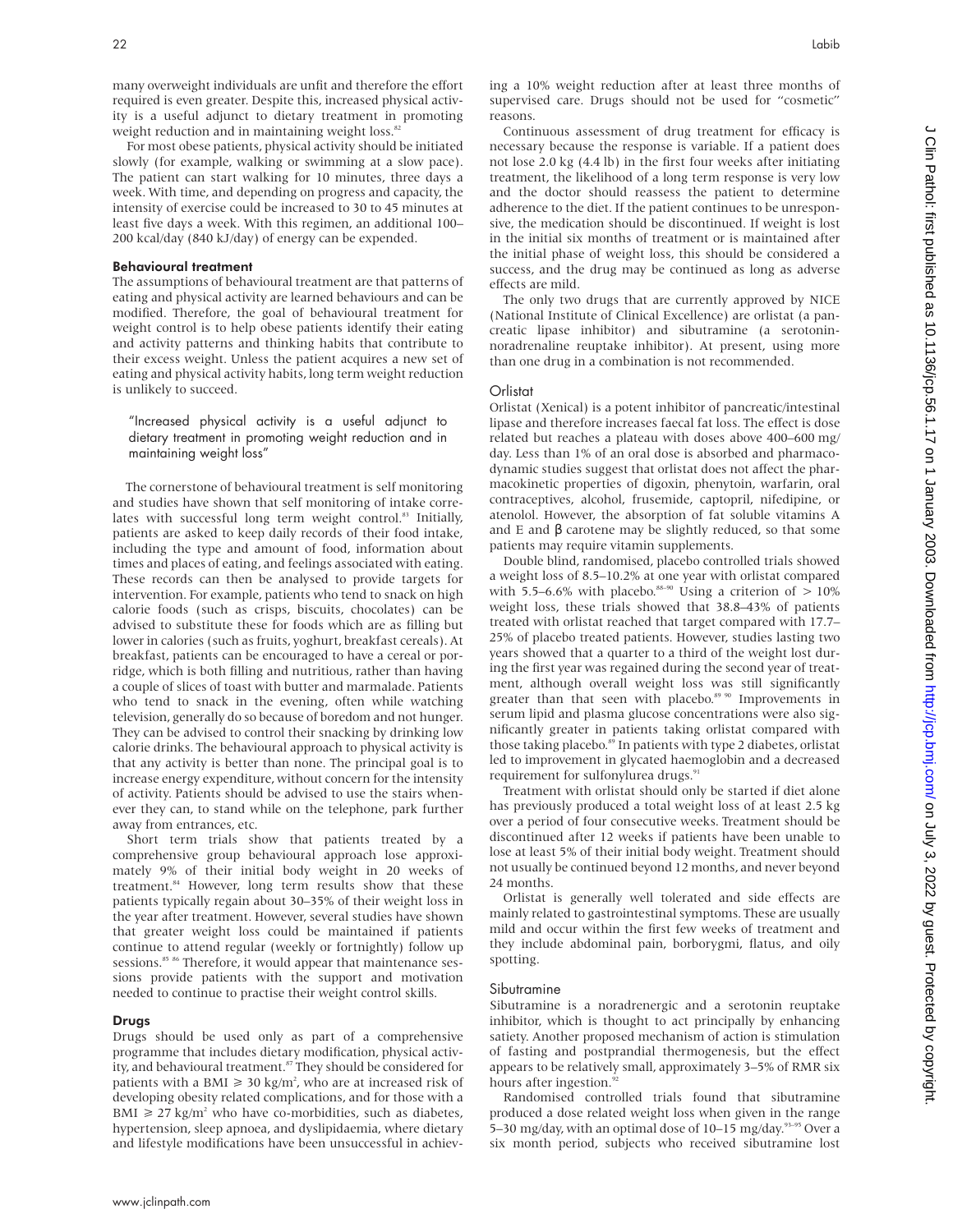5–8% of preintervention body weight, as compared with 1–4% among subjects who received placebo.<sup>93 96</sup>

In a two year study, although weight was regained in both the sibutramine and placebo groups during the second year of follow up, weight losses were significantly greater among those who received sibutramine for the full two years of the study.<sup>94</sup>

The starting dose of sibutramine should normally be 10 mg/day. The continuation of treatment beyond three months should be supported by evidence of a loss of at least 5% of initial body weight. Treatment with sibutramine is not recommended beyond 12 months. The most common side effects seen during treatment with sibutramine are headache, dry mouth, constipation, and insomnia. Sibutramine has the tendency to raise blood pressure, and this effect is dose related. The mean increase in blood pressure is about 2 mm Hg systolic and diastolic at the 15 mg dose. Although this increase may seem modest, it has been estimated that a 2 mm Hg change in diastolic blood pressure changes the risk of coronary heart disease by  $6\%$  and the risk of stroke by  $15\%$ .<sup>99</sup> Therefore, treatment with sibutramine is not recommended for patients whose blood pressure before the start of treatment is above 145/90 mm Hg. Patients started on sibutramine should have their blood pressure monitored closely and treatment should be discontinued if blood pressure rises above 145/90 mm Hg or by more than 10 mm Hg (systolic or diastolic), or if resting pulse rate rises by more than 10 beats/minute.

# "Sibutramine has the tendency to raise blood pressure, and this effect is dose related"

Sibutramine should not be used to treat patients with a history of coronary artery disease, congestive cardiac failure, cardiac arrhythmia, stroke, major eating disorders, or psychiatric disorders. Sibutramine should not be used with drugs such as monoamine oxidase inhibitors or selective serotonin reuptake inhibitors. In addition, because sibutramine is metabolised by cytochrome P450 CYP3A4, it may interfere with the metabolism of many common drugs.

#### Surgery

Surgical interventions are occasionally used to treat morbidly obese patients, when other treatments have failed. Many procedures have been described but three operations, gastric bypass, vertical banded gastroplasty, and gastric banding have produced the best results to date. These procedures are designed primarily to reduce food consumption and can result in substantial weight loss. Compared with other interventions, surgery has produced the longest period of sustained weight loss. Defining success as a weight loss of more than 50% of excess weight, the Adelaide study showed that, at three years, the success rate was 48% for vertical banded gastroplasty and 67% for gastric bypass. $10^{10}$ 

In experienced centres, the mortality from these procedures is usually 1.5% or less. The incidence of complications varies depending on the severity of obesity and co-morbidities. Apart from intraoperative incidents, early postoperative complications include anastomotic leaks, wound infections, dehiscence, ileus, cardiopulmonary failure, pulmonary embolism, pneumonia, and myocardial infarction. The rapid postoperative weight loss is associated with a high rate of cholelithiasis in the form of cholesterol stones. Incisional hernias are relatively common and are usually repaired 12–18 months postoperatively. Other general complications include B12 deficiency, anaemia, depression, cholecystitis, and gastritis. Therefore, after these procedures, patients require life long medical supervision to monitor potential complications and to correct micronutrient deficiencies.

# Take home messages

- Obesity is increasing at alarming rates in industrialised countries because of (1) a reduction in daily energy expenditure, as a result of technological improvements, and (2) an increase in energy intake resulting from the increasing availability of palatable, low cost, high fat, energy dense food
- Obesity is a complex disorder of appetite regulation and energy metabolism controlled by specific biological factors
- The major health problems related to obesity are increased risk of type 2 diabetes, coronary heart disease, stroke, congestive heart failure, hypertension, dyslipidaemia, gall bladder disease, osteoarthritis, sleep apnoea, and certain cancers, such as ovary, breast, and colon
- Health benefits can be seen after moderate but sustained weight loss
- A combination of energy restriction, exercise, behavioural modification, drugs and, occasionally, surgery should help in the management of the current obesity problem
- However, for any significant progress to be made in the prevention of obesity, a public health approach is urgently needed

# **CONCLUSION**

Obesity is increasing at alarming rates in industrialised countries. Two changes in the environment seem to have directly contributed to this increase. The first is a reduction in the energy expenditure required for daily living, as a result of technological improvements, and the second is an increase in energy intake resulting from the increasing availability of palatable, low cost, high fat, energy dense food.

Health problems related to obesity are becoming more widely recognised and have major consequences on overall health care costs. Health benefits can be seen after moderate but sustained weight loss. Weight normalisation should no longer be the ultimate goal of treatment and new definitions of success should be adopted and applied by health professionals. A combination of energy restriction, exercise, behavioural modification, drugs and, occasionally, surgery should help in the management of the current obesity problem. However, for any significant progress to be made in the prevention of obesity, a public health approach is urgently needed. This would not only involve clinicians but would also require input from the Department of Health, the Education Authority, public health specialists, and the food industry.

# REFERENCES

- 1 World Health Organisation. Obesity: preventing and managing the <sup>g</sup>lobal epidemic. Report of a World Health Organisation consultation on obesity. Geneva: World Health Organisation, 1998.
- 2 McKeigue PM, Shah B, Marmot MG. Relation of central obesity and insulin resistance with high diabetes prevalence and cardiovascular risk in South Asians. Lancet 1991;337:382–6.
- 3 Han TS, van Leer EM, Seidell JC, et al. Waist circumference action levels in identification of cardiovascular risk factors: prevalence study in a random sample. BMJ 1995;311:1401–5.
- 
- 4 **Erens B**, Primatesta P. *Health survey for England: cardiovascular disease. Lon*don: The Stationery Office, 1998.<br>5 **Rudolf** M, Sahota P, Barth J, et al. Increasing prevalence of obesity in primary school children: coho
- 6 Bundred P, Kitchiner D, Buchan I. Prevalence of overweight and obese children between 1989 and 1998: population based series of cross sectional studies. BMJ 2001;322:326–8.
- 7 Colditz G, Willett W, Rotnitzky A, et al. Weight gain as a risk factor for clinical diabetes mellitus in women. Ann Intern Med 1995;122:481–6.
- 8 Donahue R, Abbot R. Central obesity and coronary heart disease. Lancet 1987;2:1215.
- 9 Savage M, Krolewski A, Kenien G, et al. Acute myocardial infarction in diabetes mellitus and significance of congestive heart failure as a<br>prognostic factor. Am J Cardiol 1998;**62**:665–9.<br>10 **Havlik R**, Hubert H, Fabsitz R, et al. Weight and hypertension. Ann
- Intern Med 1983;98:855-9
- 11 Denke M, Sempos C, Grundy S. Excess body weight: an underrecognised contributor to high blood cholesterol levels in white American men. Arch Intern Med 1993;153:1093-103.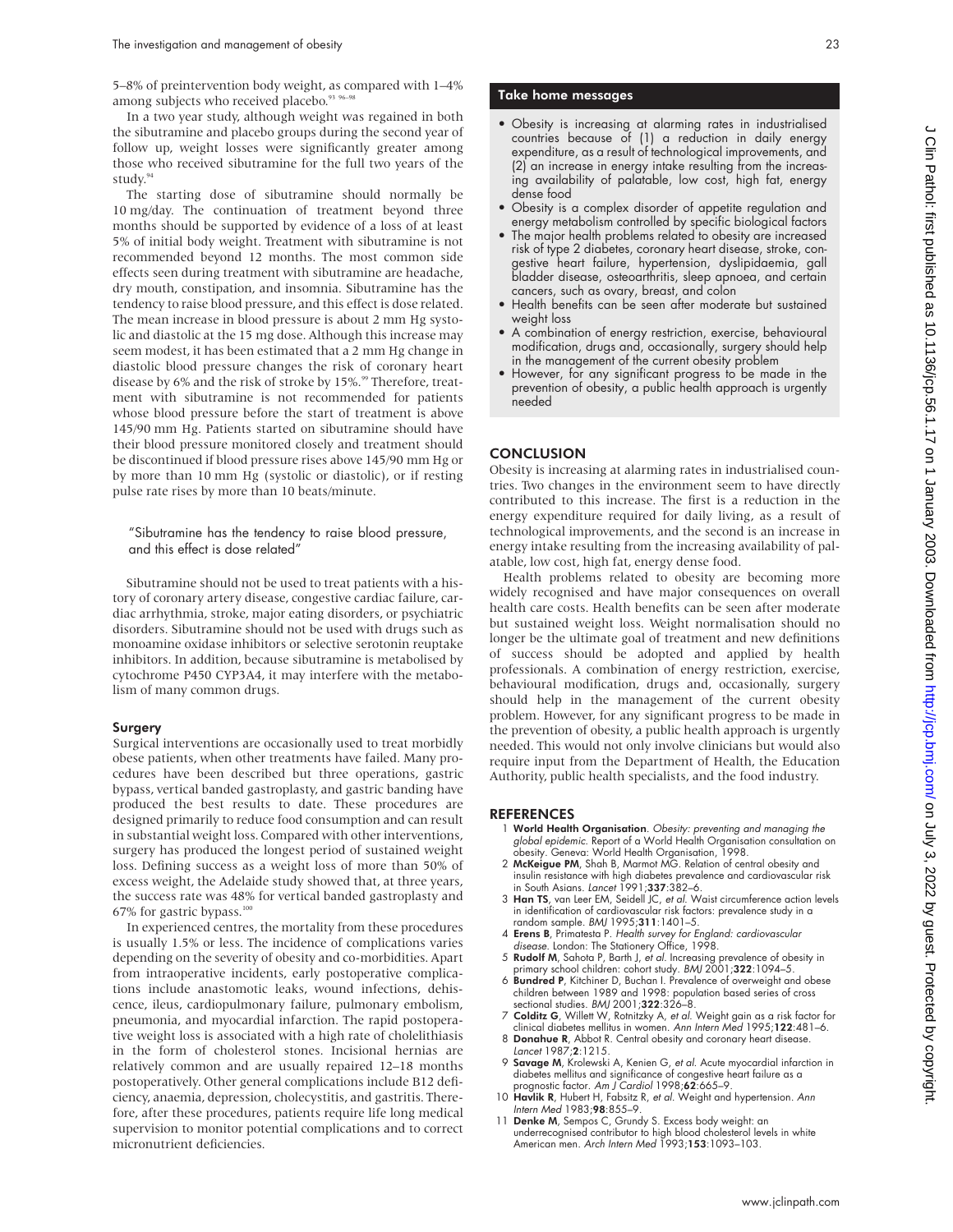- 12 **Stampfer M**, Maclure K, Colditz G, et al. Risk of symptomatic gallstones<br>in women with severe obesity. Am J Clin Nutr 1992;**55**:652–8.<br>13 **Cicuttini F**, Baker J, Spector T. The association of obesity with
- osteoarthritis of the hand and knee in women: a twin study. J Rheumatol 1996;23:1221–6.
- 14 Shepard J. Hypertension, cardiac arrhythmias, myocardial infarction and stroke in relation to obstructive sleep apnea. Clin Chest Med 1992;13:437-58.
- 15 French S, Folsom A, Jeffery R, et al. Weight variability and incident disease in older women: the iowa women's health study. *Int J Obes Relat*<br>Metab Disord 1997;**21**:217–23.<br>16 **Giovannucci E**, Ascherio A, Rimm E, *et al*. Physical activity, obesity and
- risk for colon cancer and adenoma in men. Ann Intern Med 1995;122:327–34.
- 17 National Audit Office Report. Tackling obesity in England. Report of the Comptroller and Auditor General (HC220), 2001. London, The
- Stationary Office, 2001. 18 Andres R. Beautiful hypotheses and ugly facts. The BMI-mortality association. Obes Res 1999;7:417–19.
- 19 Sempos C, Durazo-Arvizu R, NcGee D, et al. The influence of cigarette smoking on the association between body weight and mortality: the
- Framingham heart study revisited. Ann Epidemiol 1998;8:286–8. 20 Manson J, Willett W, Stampfer M, et al. Body weight and mortality among women. N Engl J Med 1995;333:677–85.
- 21 Wei M, Kampert J, Barlow C, et al. Relationship between low cardiorespiratory fitness and mortality in normal-weight, overweight and obese men. JAMA 1999;282:1547–53.
- 22 Wolf A, Colditz G. Current estimates of the economic cost of obesity in the United States. Obes Res 1998;6:97–106.
- 23 Quesenberry C, Jr, Caan B, Jacobson A. Obesity, health services use, and health care costs among members of a health maintenance organization. Arch Intern Med 1998;158:466–72.
- 24 Jung R. Obesity as a disease. Br Med Bull 1997;53:307–21.
- 25 Goldstein D. Beneficial health effects of modest weight loss. Int J Obes 1992;16:397–415.
- 26 Wing R, Koeske R, Epstein L, et al. Long-term effects of modest weight loss in type II diabetic patients. Arch Intern Med 1987;**147**:1749–53.<br>27 **Dattilo A**, Kris-Etherton P. Effects of weight reduction on blood lipids and
- lipoproteins: a meta-analysis. Am J Clin Nutr 1992;56:320-8.
- 28 SIGN. Obesity in Scotland: integrating prevention with weight management. Scottish Intercollegiate Guidelines Network. Edinburgh: SIGN Secretariat, 1996.
- 29 Tuomilehto J, Lindstrom J, Eriksson J, et al. Finnish diabetes prevention study group. Prevention of type 2 diabetes mellitus by changes in lifestyle among subjects with impaired glucose tolerance. N Engl J Med 2001;344:1343–50.
- 30 Diabetes Prevention Program Research Group. Reduction of the incidence of type 2 diabetes with lifestyle intervention or metformin. N Engl J Med 2002;346:393–403.
- 31 Sjostrom C, Lissner L, Wedel H, et al. Reduction in incidence of diabetes, hypertension and lipid disturbances after intentional weight loss induced by bariatric surgery: the SOS intervention study. Obes Res 1999;7:477–84.
- 32 Torgerson J, Sjostrom L. The Swedish obese subjects (SOS) study: rationale and results. Int J Obes Relat Metab Disord 2001;25(suppl  $11-S2-4$
- 33 Jequier E. Nutrient effects: post-absorptive interactions. Proc Nutr Soc 1995;**54**:253–65.
- 34 Flatt J. Importance of nutrient balance in body weight regulation. Diabetes Metab Rev 1988;4:571–81.
- 35 **Schutz Y**, Flatt J, Jequier E. Failure of dietary fat to promote fat oxidation:<br>a factor favoring the development of obesity. Am J Clin Nutr<br>1989;**50**:307–14.
- 36 Goran M. Variation in total energy expenditure in humans. Obes Res 1995:3:59-66
- 37 Friedman J, Halaas J. Leptin and the regulation of body weight in mammals. Nature 1998;395:763–70.
- 38 Woods S, Seeley R, Porte D, et al. Signals that regulate food intake and energy homeostasis. Science 1998;280:1378–83.
- 39 Puigserver P, Adelmant G, Wu Z, et al. Activation of PPARgamma coactivator-1 through transcription factor docking. Science 1999;**286**:1368–7
- 40 Elias C, Aschkenasi C, Lee C, et al. Leptin differentially regulates NPY and POMC neurons projecting to the lateral hypothalamic area. Neuron 1999:23:775-86.
- 41 Wren A, Seal L, Cohen M, et al. Ghrelin enhances appetite and increases food intake in humans. J Clin Endocrinol Metab 2001;86:5992.
- 42 **Ariyasu H**, Takaya K, Tagami T, *et al*. Stomach is a major source of<br>circulating ghrelin, and feeding state determines plasma ghrelin-like<br>immunoreactivity levels in humans. *J Clin Endocrinol Metab* 2001;86:4753–8.
- 43 English P, Ghatei M, Malik I, et al. Food fails to suppress ghrelin levels in obese humans. J Clin Endocrinol Metab 2002;87:2984.
- 44 Bouchard C, Perusse L. Genetic aspects of obesity. Ann N Y Acad Sci 1993;699:26–35.
- 45 Bouchard C, Tremblay A, Despres J, et al. The response to long-term overfeeding in identical twins. N Engl J Med 1990;322:1477–82.
- 46 Stunkard A, Foch T, Hrubec Z. A twin study of human obesity. J Am Med Assoc 1986;256:51–4.
- 47 Bouchard C, Perusse L, Leblanc C, et al. Inheritance of the amount and distribution of body fat. Int J Obes 1988;12:205–15.
- 48 Tambs K, Moum T, Eaves L, et al. Genetic and environmental contributions to the variance of the body mass index in a Norwegian sample of first- and second-degree relatives. Am J Hum Biol 1991;3:257–67.
- 49 Sorensen T, Holst C, Stunkard A, et al. Correlations of body mass index of adult adoptees and their biological and adoptive relatives. Int J Obes Relat Metab Disord 1992;16:227–36.
- 50 Chagnon Y, Perusse L, Bouchard C. Familial aggregation of obesity, candidate genes and quantitative trait loci. Curr Opin Lipidol
- 1997;8:205–11. 51 Chagnon Y, Chung W, Perusse L, et al. Linkages and associations between the leptin receptor (LEPR) gene and human body composition in the Quebec family study. Int J Obes Relat Disord 1999;23:278–86.
- 52 Segal K, Lacayanga I, Dunaif A, et al. Impact of body fat mass and ercent fat on metabolic rate and thermogenesis in men. Am J Physiol 1989:**256**:E573-9
- 53 Segal K, Gutin B, Nyman A, et al. Thermic effect of food at rest, during exercise, and after exercise in lean and obese men of similar body weight. J Clin Invest 1985;**76**:1107-12.
- 54 **Zurlo F**, Lillioja S, Esposito-Del Puente A, *et al*. Low ratio of fat to<br>carbohydrate oxidation as predictor of weight gain: study of 24-h RQ.<br>Am J Physiol 1990;**259**:E650–7.
- 55 Montague C, Farooqi I, Whitehead J, et al. Congenital leptin deficiency is associated with severe early-onset obesity in humans. Nature 1997;387:903–8.
- 56 Strobel A, Issad T, Camoin L, et al. A leptin missense mutation associated with hypogonadism and morbid obesity. Nat Genet 1998;18:213–15.
- 57 Ozata M, Ozdemir I, Licinio J. Human leptin deficiency caused by a missense mutation: multiple endocrine defects, decreased sympathetic tone, and immune system dysfunction indicate new targets for leptin action, greater central than peripheral resistance to the effects of leptin, and spontaneous correction of leptin-mediated defects. J Clin Endocrinol Metab 1999;84:3686–95.
- 58 Clement K, Vaisse C, Lahlou N, et al. A mutation in the human leptin receptor gene causes obesity and pituitary dysfunction. Nature
- 1998;392:398–401. 59 Jackson R, Creemers J, Ohagi S, et al. Obesity and impaired prohormone processing associated with mutations in the human prohormone convertase 1 gene. *Nat Genet* 1997;**16**:303–6.
- 60 Krude H, Biebermann H, Luck W, et al. Severe early-onset obesity, adrenal insufficiency and red hair pigmentation caused by POMC mutations in humans. Nat Genet 1998;19:155–7.
- 61 Ristow M, Muller-Wieland D, Pfeiffer A, et al. Obesity associated with a mutation in a genetic regulator of adipocyte differentiation. *N Engl J Med*<br>1998;**339**:953–9.
- 62 Dittrich B, Robinson W, Knoblauch H, et al. Molecular diagnosis of the Prader-Willi and Angelman syndromes by detection of<br>parent-of-origin-specific DNA methylation in 15q11–13. *Hum Genet*<br>1992;**90**:301–5.
- 63 **Gortmaker S**, Must A, Sobol A, *et al.* Television viewing as a cause of increasing obesity among children in the United States, 1986–1990.<br>Arch Pediatr Adolesc Med 1996;1**50**:356–62.<br>64 **Maffeis C**, Zaffanello M, Schu
- 92.
- 65 Bray G, Popkin B. Dietary fat intake does affect obesity! Am J Clin Nutr 1998;68:1157–73.
- 66 Ernst N, Sempos C, Briefel R, et al. Consistency between US dietary fat intake and serum total cholesterol concentrations: the National Health and Nutrition Examination Surveys. Am J Clin Nutr 1997;66:965S-72S.
- 67 Prentice A, Jebbs S. Obesity in Britain: gluttony or sloth? BMJ 1995;311:437–9.
- 68 Pijil H, Meinders E. Bodyweight change as an adverse effect of drug treatment: mechanisms and management. Drug Safe 1996;14:329–42.
- 69 Bingham S. The dietary assessment of individuals; methods, accuracy, new techniques and recommendations. Nutr Abstr Rev 1987;57:705–42.
- 70 Expert Panel. Clinical guidelines on the identification, evaluation, and treatment of overweight and obesity in adults: the evidence report. Bethesda, MD: National Institutes of Health, National, Heart, Lung, and Blood Institute, Public Health Service, US Department of Health and
- Human Services, 1998.<br>71 **Golay A**, Allaz A, Morel Y, *et al*. Similar weight loss with low- or high-carbohydrate diets. Am J Clin Nutr 1996;63:174-8.
- 72 Roust L, Hammel K, Jensen M. Effects of isoenergetic, low-fat diets on energy metabolism in lean and obese women. Am J Clin Nutr 1994;60:470–5.
- 73 Peterson C, Jovanovic-Peterson L. Randomised crossover study of 40% vs. 55% carbohydrate weight loss strategies in women with previous gestational diabetes mellitus and non-diabetic women of 130–200% ideal body weight. J Am Coll Nutr 1995;14:369–75.
- 74 Hammer R, Barrier C, Roundy E, et al. Calorie-restricted low-fat diet and exercise in obese women. Am J Clin Nutr 1989;49:77–85.
- 75 Jeffery R, Hellerstedt W, French S, et al. A randomised controlled trial of counselling for fat restriction versus calorie restriction in the treatment of obesity. Int J Obes Relat Metab Disord 1995;19:132–7.
- 76 Schlundt D, Hill J, Pope-Cordle J, et al. Randomised evaluation of a low fat ad libitum carbohydrate diet for weight reduction. Int J Obes Relat
- Metab Disord 1993;17:623–9. 77 Shah M, McGovern P, French S, et al. Comparison of a low-fat, ad libitum complex-carbohydrate diet with low-energy diet in moderately obese women. Am J Clin Nutr 1994;59:980-4.